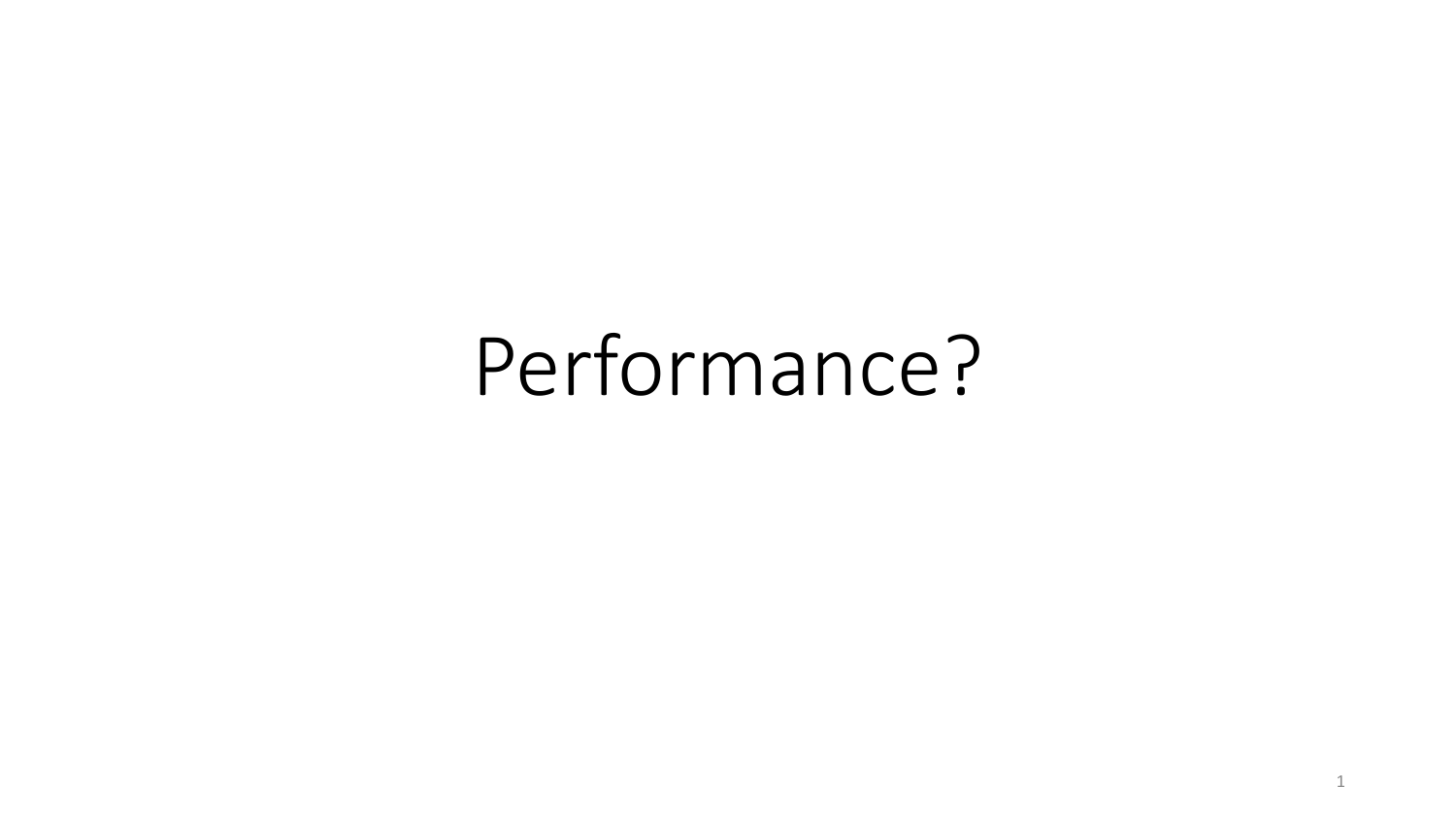#### HSF and its role in performance?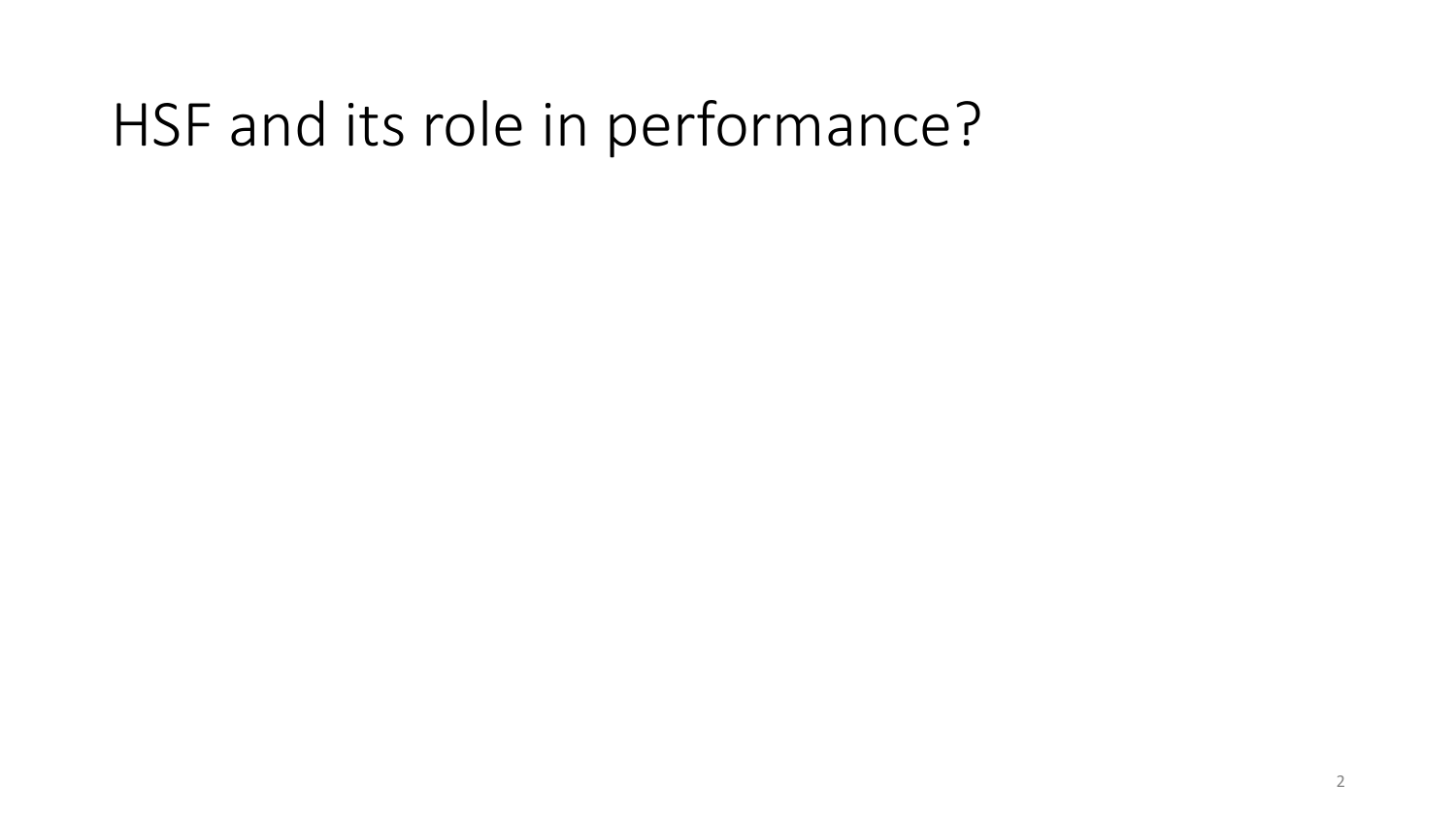## What is Computational Efficiency for you?

- Holistic Performance Assessment?
	- Performance for a complete campaign!
	- Can we learn how to best spending money/effort?
		- Software (Frameworks)
		- CPU/DISK/NET ......
- How to measure?
	- Metrics
	- Phasespace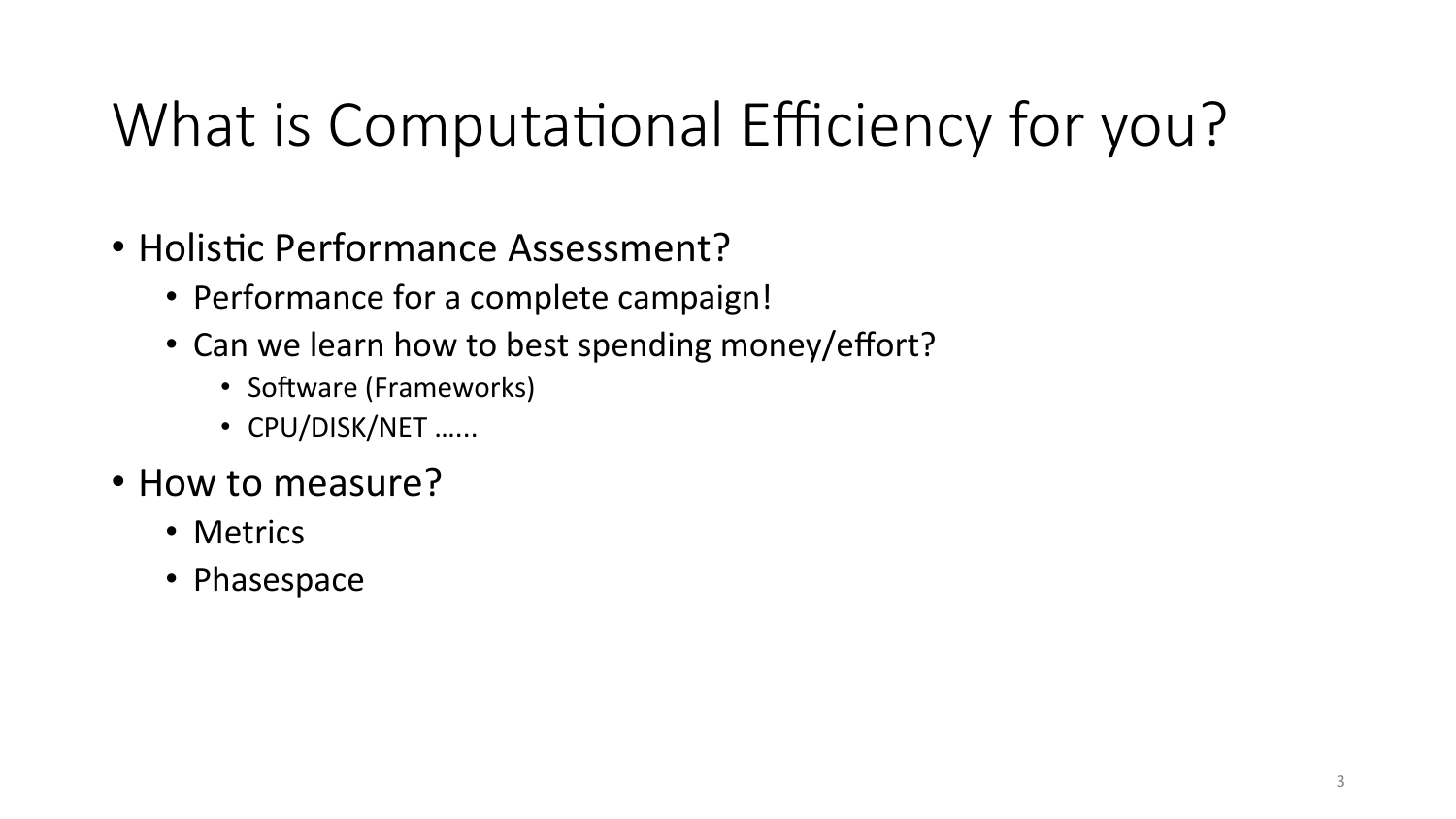#### Can we have efficient Code/Algorithms in a heterogeneous world?

- Von Neumann
- Neuro Chips
- FPGAs
- GPUs…...
- ????
- Possible, affordable?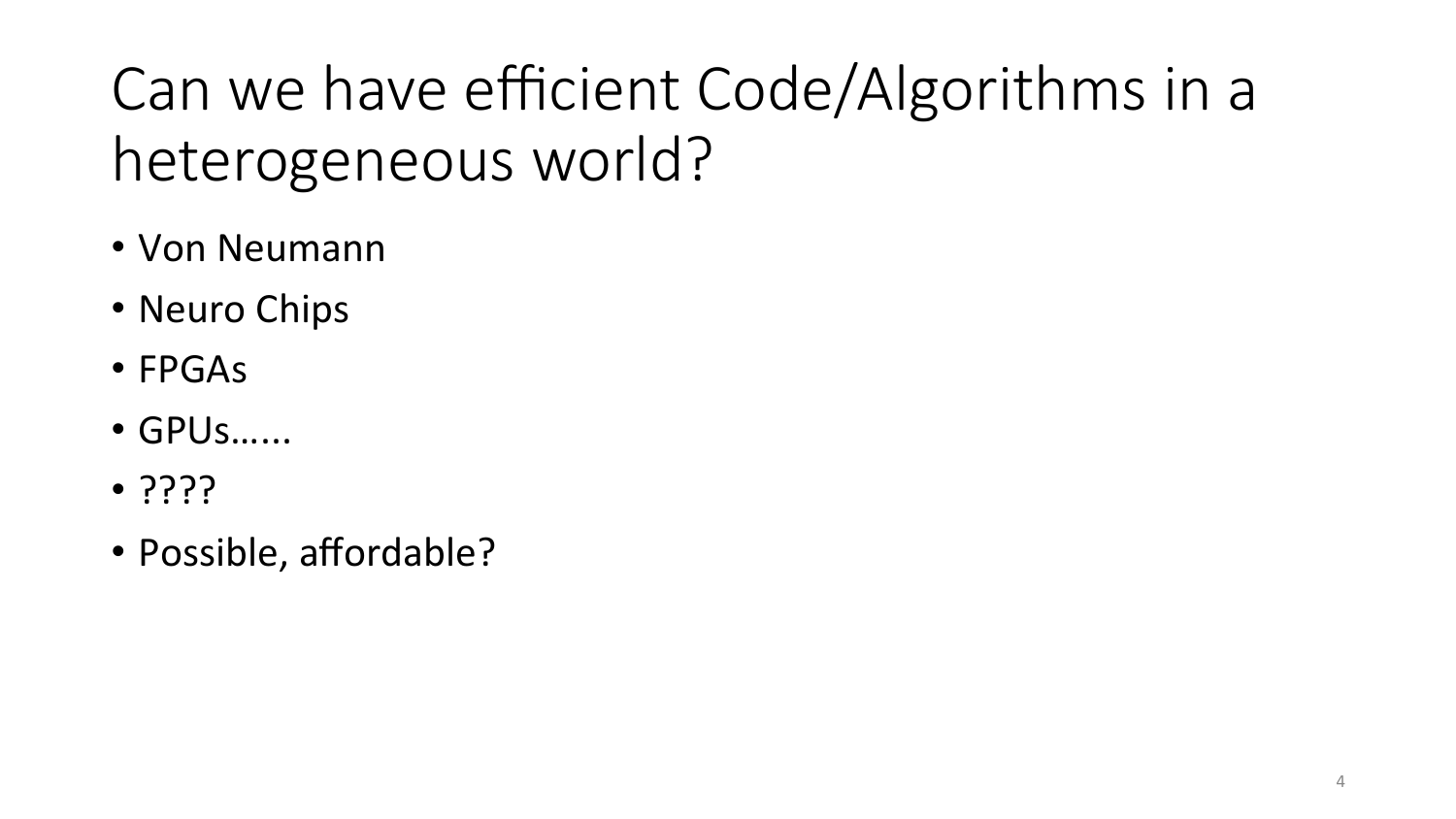Joining the HPC community and/or the next wave of commodity computing?

- Supercomputers and/or Mobile Phones
- How can we use HPC efficiently?
	- Beyond filling the opportunistic use
	- Real costs?
- Market shifts from desktop to mobile devices
- Commodity computing has been in the past the most cost effective approach
	- Will this continue?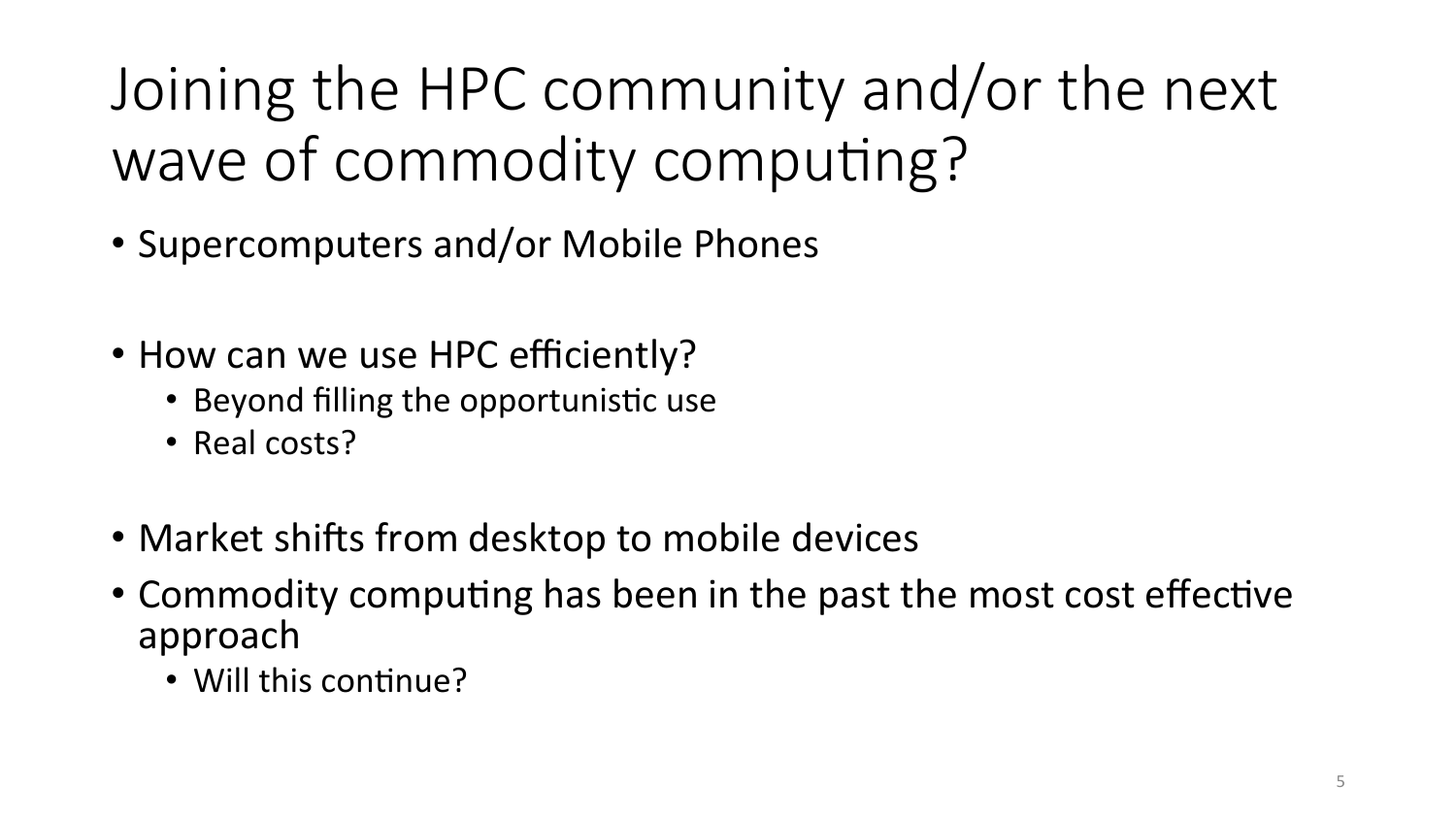### Do we have to rethink I/O and data organisation?

- Distributed
- Local
- In memory
- Data structures
- Do we understand the impact on performance?
- Will this impact the "Framework"?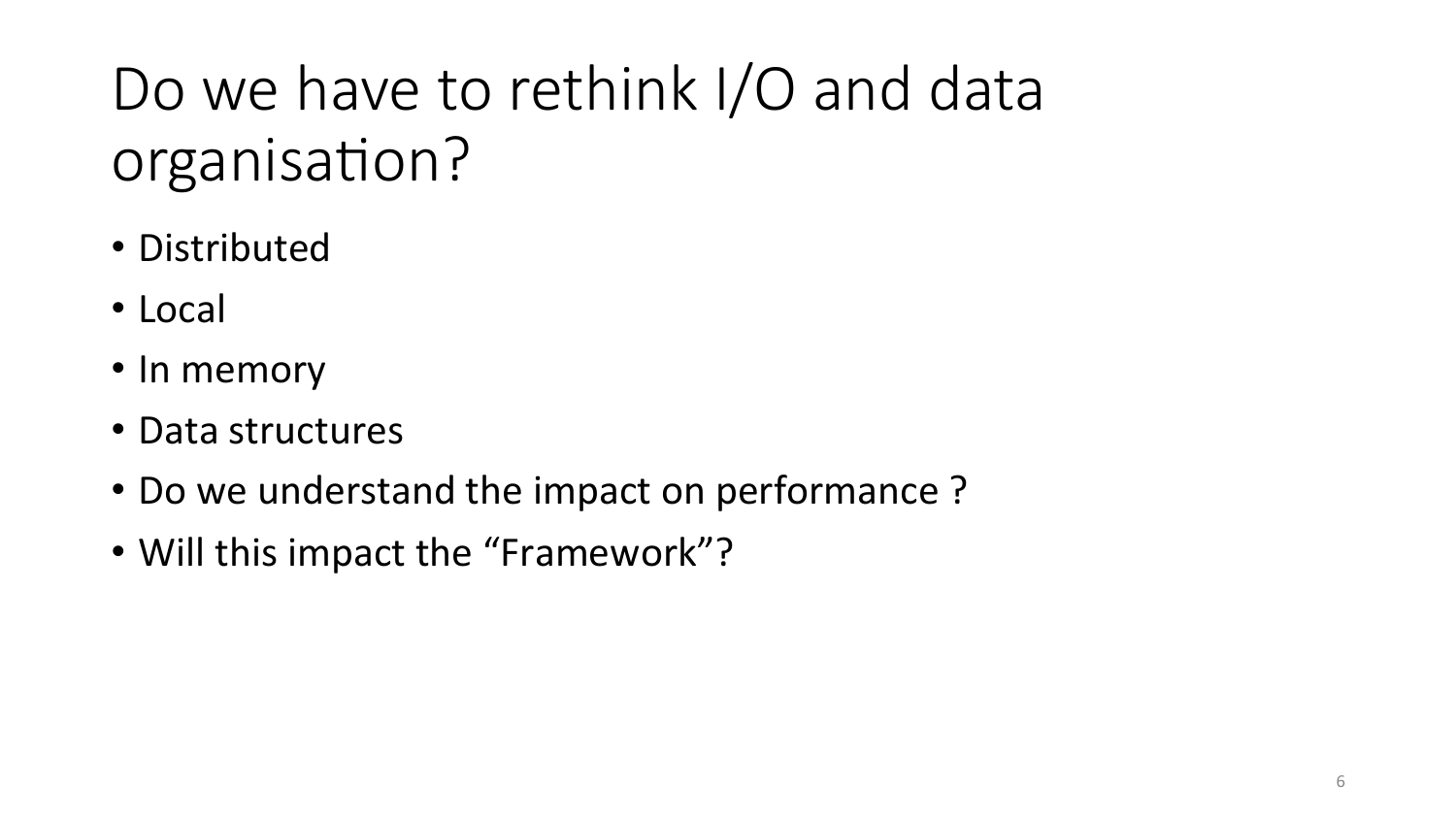### Culture of performance? Lost?

- Generations of developers have been raised by:
	- "You shall code for clarity, they who did not trust in Moore's law are forsaken to wander the desert among profilers and the multitude of compiler switches"
- How to (re) create a Culture from performance?
- Society of the Two Cultures?
	- One who comes up with ideas and prototypes (Science)
	- One who turns this into a refined code for production (Engineering)
	- Recipe for disaster?